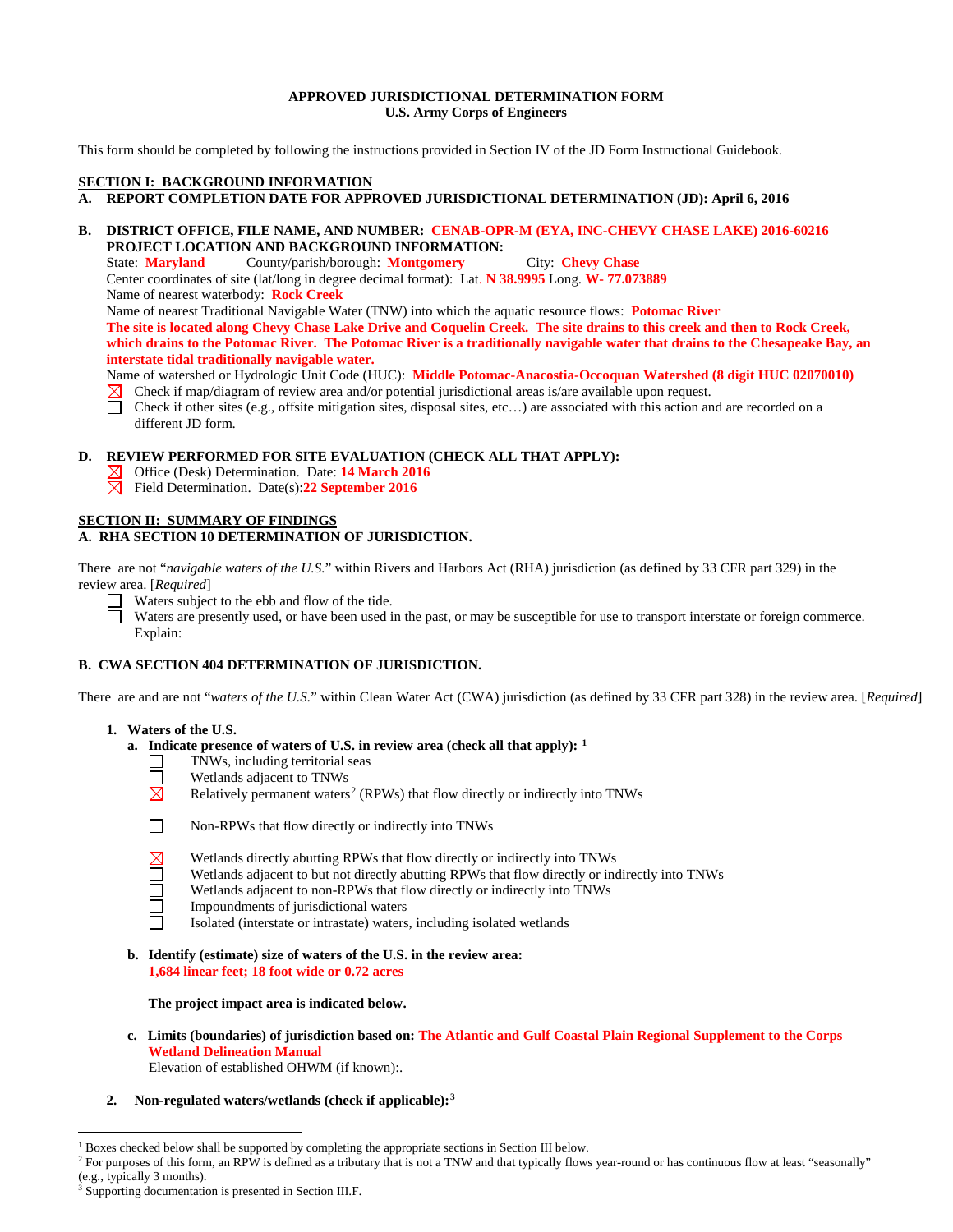Potentially jurisdictional waters and/or wetlands were assessed within the review area and determined not to be jurisdictional. Explain:

#### **SECTION III: CWA ANALYSIS**

## **A. TNWs AND WETLANDS ADJACENT TO TNWs**

**The agencies will assert jurisdiction over TNWs and wetlands adjacent to TNWs. If the aquatic resource is a TNW, complete Section III.A.1 and Section III.D.1. only; if the aquatic resource is a wetland adjacent to a TNW, complete Sections III.A.1 and 2 and Section III.D.1.; otherwise, see Section III.B below**.

**1. TNW** 

Identify TNW:

Summarize rationale supporting determination:

#### **2. Wetland adjacent to TNW**

Summarize rationale supporting conclusion that wetland is "adjacent":

#### **B. CHARACTERISTICS OF TRIBUTARY (THAT IS NOT A TNW) AND ITS ADJACENT WETLANDS (IF ANY):**

**This section summarizes information regarding characteristics of the tributary and its adjacent wetlands, if any, and it helps determine whether or not the standards for jurisdiction established under Rapanos have been met.** 

**The agencies will assert jurisdiction over non-navigable tributaries of TNWs where the tributaries are "relatively permanent waters" (RPWs), i.e. tributaries that typically flow year-round or have continuous flow at least seasonally (e.g., typically 3 months). A wetland that directly abuts an RPW is also jurisdictional. If the aquatic resource is not a TNW, but has year-round (perennial) flow, skip to Section III.D.2. If the aquatic resource is a wetland directly abutting a tributary with perennial flow, skip to Section III.D.4.** 

**A wetland that is adjacent to but that does not directly abut an RPW requires a significant nexus evaluation. Corps districts and EPA regions will include in the record any available information that documents the existence of a significant nexus between a relatively permanent tributary that is not perennial (and its adjacent wetlands if any) and a traditional navigable water, even though a significant nexus finding is not required as a matter of law.**

**If the waterbody[4](#page-1-0) is not an RPW, or a wetland directly abutting an RPW, a JD will require additional data to determine if the waterbody has a significant nexus with a TNW. If the tributary has adjacent wetlands, the significant nexus evaluation must consider the tributary in combination with all of its adjacent wetlands. This significant nexus evaluation that combines, for analytical purposes, the tributary and all of its adjacent wetlands is used whether the review area identified in the JD request is the tributary, or its adjacent wetlands, or both. If the JD covers a tributary with adjacent wetlands, complete Section III.B.1 for the tributary, Section III.B.2 for any onsite wetlands, and Section III.B.3 for all wetlands adjacent to that tributary, both onsite and offsite. The determination whether a significant nexus exists is determined in Section III.C below.**

#### **1. Characteristics of non-TNWs that flow directly or indirectly into TNW**

**(i) General Area Conditions:**

 Watershed size: 4.84 Drainage area: 4.84 Normal average annual rainfall: 51 inches

- **(ii) Physical Characteristics:**
- (a) Relationship with TNW:
	- $\boxtimes$  Tributary flows directly into TNW.  $\boxtimes$  Tributary flows through 2 tributaries before entering TNW

Project waters are **5-10** approximately river miles from TNW. Project waters are **1 or less** approximately river miles from RPW. Project waters are **2-5** approximately aerial (straight) miles from TNW. Project waters are **1 or less** approximatelyaerial (straight) miles from RPW. Project waters cross or serve as state boundaries. Explain: **. No**

<span id="page-1-0"></span> <sup>4</sup> Note that the Instructional Guidebook contains additional information regarding swales, ditches, washes, and erosional features generally and in the arid West.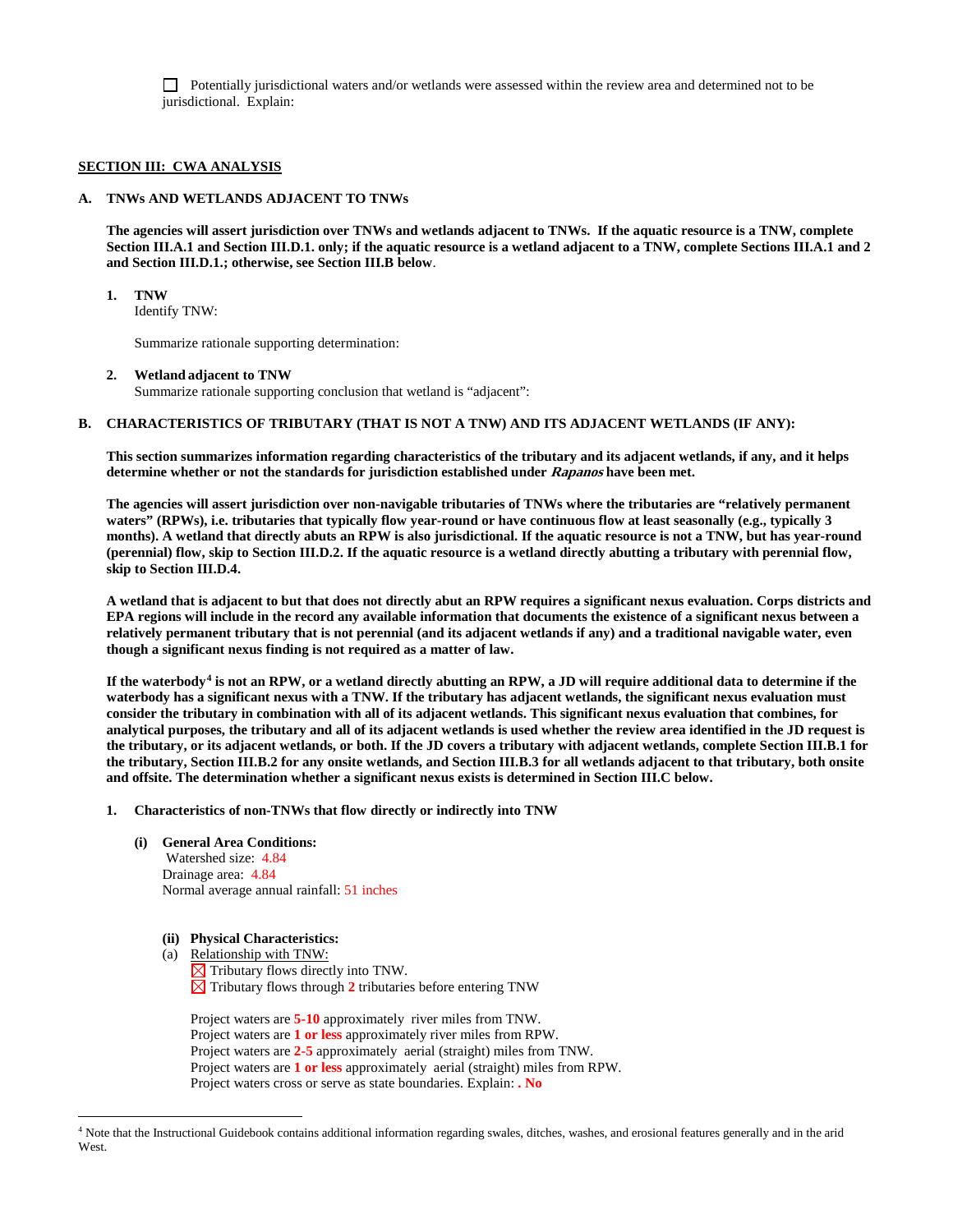Identify flow route to TNW[5:](#page-2-0) **South**

Tributary stream order, if known:: **First**

| (b) | General Tributary Characteristics (check all that apply):                                                                          |
|-----|------------------------------------------------------------------------------------------------------------------------------------|
|     | Tributary is:<br>$\boxtimes$ Natural:                                                                                              |
|     | Artificial (man-made). Explain:<br>$\boxtimes$ Manipulated (man-altered). Explain:                                                 |
|     |                                                                                                                                    |
|     | <b>Tributary</b> properties with respect to top of bank (estimate):                                                                |
|     | Average width: 10 feet<br>Average depth: 5 feet                                                                                    |
|     | Average side slopes: 2:1                                                                                                           |
|     |                                                                                                                                    |
|     | Primary tributary substrate composition (check all that apply):<br>$\Box$ Silts                                                    |
|     | Sands<br>$\boxtimes$ Cobbles<br>Concrete                                                                                           |
|     | $\times$ Gravel                                                                                                                    |
|     | $\exists$ Muck<br>$\boxtimes$ Bedrock                                                                                              |
|     | Vegetation. Type/% cover:<br>□ Other. Explain:                                                                                     |
|     |                                                                                                                                    |
|     | Tributary condition/stability [e.g., highly eroding, sloughing banks]. Explain: Stable                                             |
|     | Tributary geometry: Meandering<br>Tributary gradient (approximate average slope):                                                  |
|     |                                                                                                                                    |
|     | $(c)$ Flow:                                                                                                                        |
|     | Tributary provides for: Seasonal flow<br>Estimate average number of flow events in review area/year: 20 (or greater)               |
|     | Describe flow regime:                                                                                                              |
|     | Other information on duration and volume:                                                                                          |
|     | Surface flow is: Confined<br>Characteristics:                                                                                      |
|     | Subsurface flow:                                                                                                                   |
|     | $\Box$ Dye (or other) test performed:.                                                                                             |
|     |                                                                                                                                    |
|     | Tributary has (check all that apply):<br>$\times$ Bed and banks                                                                    |
|     | $\boxtimes$ OHWM <sup>6</sup> (check all indicators that apply):                                                                   |
|     | clear, natural line impressed on the bank<br>the presence of litter and debris<br>$\sqcup$                                         |
|     | changes in the character of soil<br>destruction of terrestrial vegetation<br>$\boxtimes$<br>shelving<br>the presence of wrack line |
|     | $\Box$<br>vegetation matted down, bent, or absent<br>sediment sorting                                                              |
|     | leaf litter disturbed or washed away<br>$\sim$<br>scour                                                                            |
|     | sediment deposition<br>multiple observed or predicted flow events<br>water staining<br>abrupt change in plant community            |
|     | other (list):                                                                                                                      |
|     | Discontinuous OHWM. <sup>7</sup> Explain: N/A.                                                                                     |
|     | If factors other than the OHWM were used to determine lateral extent of CWA jurisdiction (check all that apply):                   |
|     | $\Box$ High Tide Line indicated by:<br>Mean High Water Mark indicated by:<br>$\perp$                                               |
|     | oil or scum line along shore objects<br>survey to available datum;                                                                 |
|     | fine shell or debris deposits (foreshore)<br>physical markings;<br>physical markings/characteristics                               |
|     | vegetation lines/changes in vegetation types.<br>tidal gauges                                                                      |
|     | other (list):                                                                                                                      |
|     |                                                                                                                                    |

**(iii) Chemical Characteristics:**

Characterize tributary (e.g., water color is clear, discolored, oily film; water quality; general watershed characteristics, etc.). Explain:

<span id="page-2-2"></span><span id="page-2-1"></span><span id="page-2-0"></span> <sup>5</sup> Flow route can be described by identifying, e.g., tributary a, which flows through the review area, to flow into tributary b, which then flows into TNW. 6 A natural or man-made discontinuity in the OHWM does not necessarily sever jurisdiction (e.g., where the stream temporarily flows underground, or where the OHWM has been removed by development or agricultural practices). Where there is a break in the OHWM that is unrelated to the waterbody's flow regime (e.g., flow over a rock outcrop or through a culvert), the agencies will look for indicators of flow above and below the break 7 Ibid.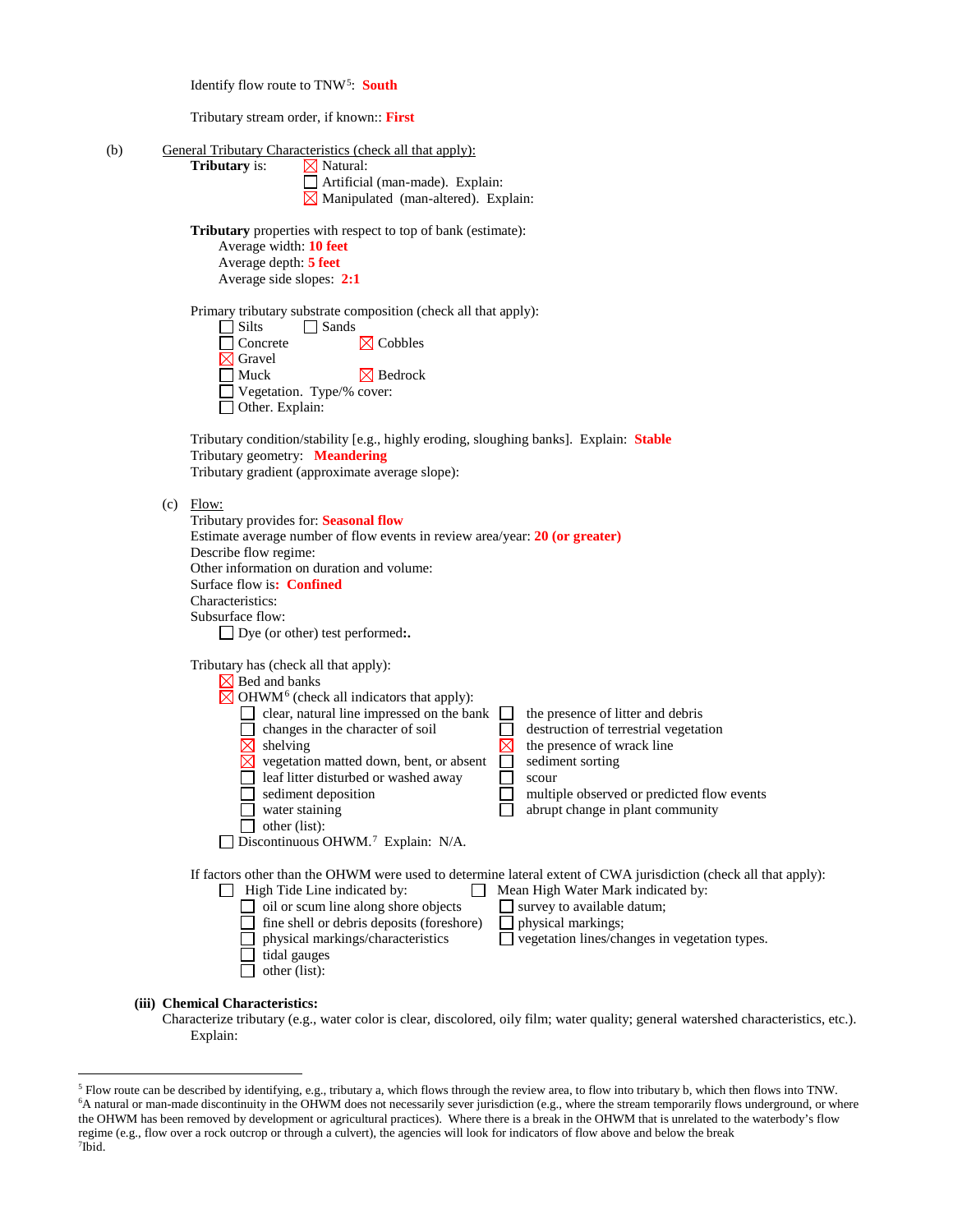Identify specific pollutants, if known:

### **(iv) Biological Characteristics. Channel supports (check all that apply):**

Riparian corridor. Characteristics (type, average width): **200**'

- $\boxtimes$  Wetland fringe. Characteristics:
- Habitat for:
	- Federally Listed species. Explain findings:
	- Fish/spawn areas. Explain findings:
	- Other environmentally-sensitive species. Explain findings:
	- Aquatic/wildlife diversity. Explain findings:

#### **2. Characteristics of wetlands adjacent to non-TNW that flow directly or indirectly into TNW**

#### **(i) Physical Characteristics:**

(a) General Wetland Characteristics: Properties: Wetland size (acres): **0.002acres**

> Wetland type. **Forested** Wetland quality. Explain: **Refer to Section IV.B.** Project wetlands cross or serve as state boundaries. Explain: **N/A**.

- (b) General Flow Relationship with Non-TNW: Flow is: Surface flow is**: Overland sheet** Characteristics: Subsurface flow: **Yes** Explain findings:
	- □ Dye (or other) test performed:
- (c) Wetland Adjacency Determination with Non-TNW:
	- $\Box$  Directly abutting
	- $\Box$  Not directly abutting
		- Discrete wetland hydrologic connection. Explain:
		- Ecological connection. Explain:
		- $\Box$  Separated by berm/barrier. Explain:

#### (d) Proximity (Relationship) to TNW

Project wetlands are **5-10** river miles from TNW. Project wetlands are **2-5** aerial (straight) miles from TNW. Flow is from: Estimate approximate location of wetland as within the floodplain: **2-5 year floodplain**

### **(ii) Chemical Characteristics:**

Characterize wetland system (e.g., water color is clear, brown, oil film on surface; water quality; general watershed characteristics; etc.). Explain:

Identify specific pollutants, if known:

## **(iii) Biological Characteristics. Wetland supports (check all that apply):**

- $\boxtimes$  Riparian buffer. Characteristics (type, average width):
- $\boxtimes$  Vegetation type/percent cover. Explain:
- □ Habitat for:
- Federally Listed species. Explain findings:
- Fish/spawn areas. Explain findings:
- Other environmentally-sensitive species. Explain findings:
- Aquatic/wildlife diversity. Explain findings:

### **3. Characteristics of all wetlands adjacent to the tributary (if any)**

All wetland(s) being considered in the cumulative analysis: 1

Approximately **0.002** acres in total are being considered in the cumulative analysis.

For each wetland, specify the following:

Directly abuts? (Y/N) Size (in acres) Directly abuts? (Y/N) Size (in acres)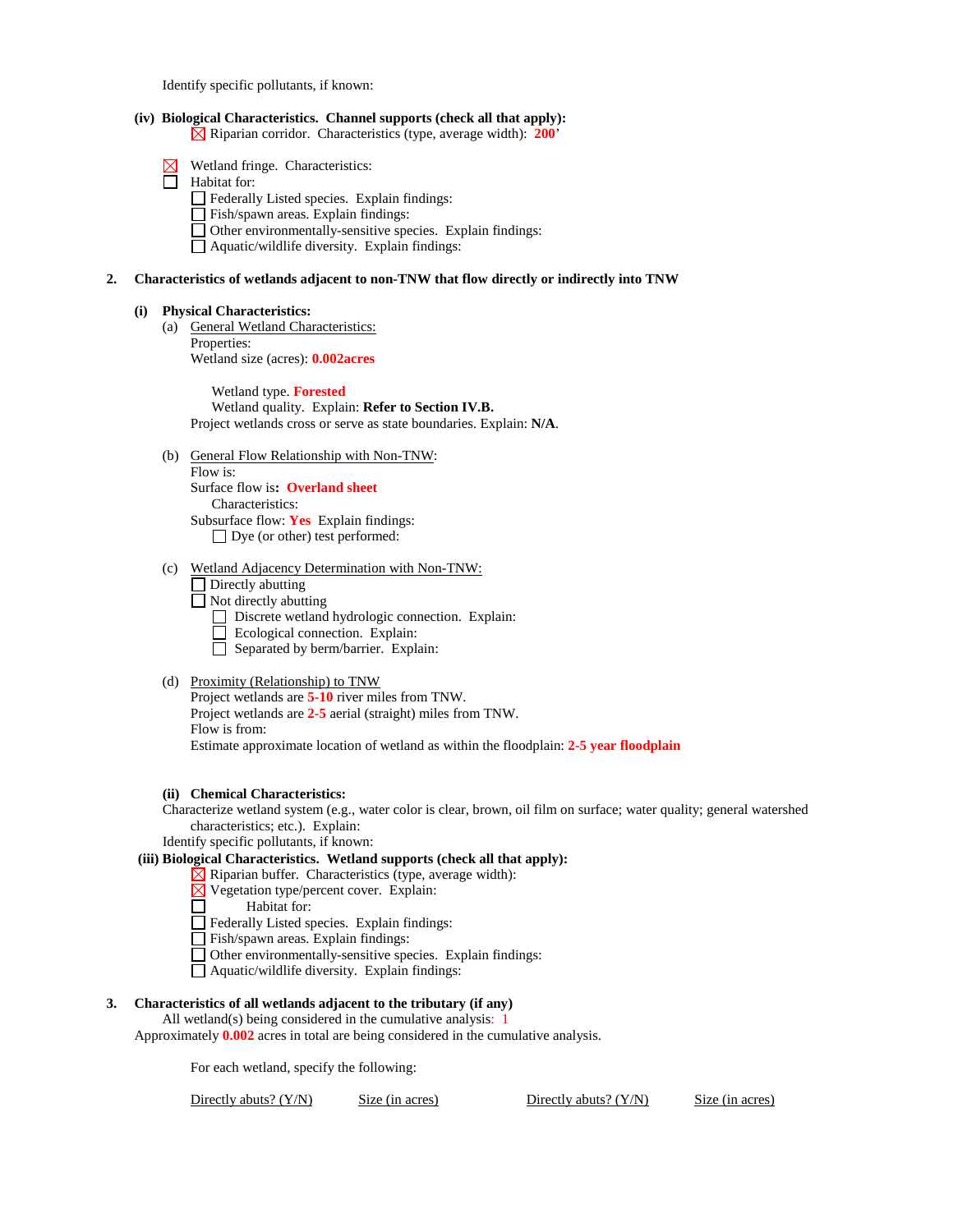Summarize overall biological, chemical and physical functions being performed: **Refer to Section IV.B.**

## **C. SIGNIFICANT NEXUS DETERMINATION**

**A significant nexus analysis will assess the flow characteristics and functions of the tributary itself and the functions performed by any wetlands adjacent to the tributary to determine if they significantly affect the chemical, physical, and biological integrity of a TNW. For each of the following situations, a significant nexus exists if the tributary, in combination with all of its adjacent wetlands, has more than a speculative or insubstantial effect on the chemical, physical and/or biological integrity of a TNW. Considerations when evaluating significant nexus include, but are not limited to the volume, duration, and frequency of the flow of water in the tributary and its proximity to a TNW, and the functions performed by the tributary and all its adjacent wetlands. It is not appropriate to determine significant nexus based solely on any specific threshold of distance (e.g. between a tributary and its adjacent wetland or between a tributary and the TNW). Similarly, the fact an adjacent wetland lies within or outside of a floodplain is not solely determinative of significant nexus.** 

#### **Draw connections between the features documented and the effects on the TNW, as identified in the** *Rapanos* **Guidance and discussed in the Instructional Guidebook. Factors to consider include, for example:**

- Does the tributary, in combination with its adjacent wetlands (if any), have the capacity to carry pollutants or flood waters to TNWs, or to reduce the amount of pollutants or flood waters reaching a TNW?
- Does the tributary, in combination with its adjacent wetlands (if any), provide habitat and lifecycle support functions for fish and other species, such as feeding, nesting, spawning, or rearing young for species that are present in the TNW?
- Does the tributary, in combination with its adjacent wetlands (if any), have the capacity to transfer nutrients and organic carbon that support downstream foodwebs?
- Does the tributary, in combination with its adjacent wetlands (if any), have other relationships to the physical, chemical, or biological integrity of the TNW?

#### **Note: the above list of considerations is not inclusive and other functions observed or known to occur should be documented below:**

- **1. Significant nexus findings for non-RPW that has no adjacent wetlands and flows directly or indirectly into TNWs.** Explain findings of presence or absence of significant nexus below, based on the tributary itself, then go to Section III.D:
- **2. Significant nexus findings for non-RPW and its adjacent wetlands, where the non-RPW flows directly or indirectly into TNWs.** Explain findings of presence or absence of significant nexus below, based on the tributary in combination with all of its adjacent wetlands, then go to Section III.D:
- **3.**

**Significant nexus findings for wetlands adjacent to an RPW but that do not directly abut the RPW.** Explain findings of presence or absence of significant nexus below, based on the tributary in combination with all of its adjacent wetlands, then go to Section III.D:

- \* Aquatic Life (Organisms):
- \* Habitat for Wildlife:
- **Support Nutrient Cycling**
- Sediment Transport:
- Pollutant Trapping:
- WQ Improvement:
- Temperature:
- Flood Storage:
- Navigation:
- \* Public Health:
- \* Groundwater Discharge
- \* Groundwater recharge:

# **D. DETERMINATIONS OF JURISDICTIONAL FINDINGS. THE SUBJECT WATERS/WETLANDS ARE (CHECK ALL THAT APPLY):**

**1. TNWs and Adjacent Wetlands.** Check all that apply and provide size estimates in review area:  $\Box$  TNWs:

Wetlands adjacent to TNWs:

## **2. RPWs that flow directly or indirectly into TNWs.**

Tributaries of TNWs where tributaries typically flow year-round are jurisdictional. Provide data and rationale indicating that tributary is perennial: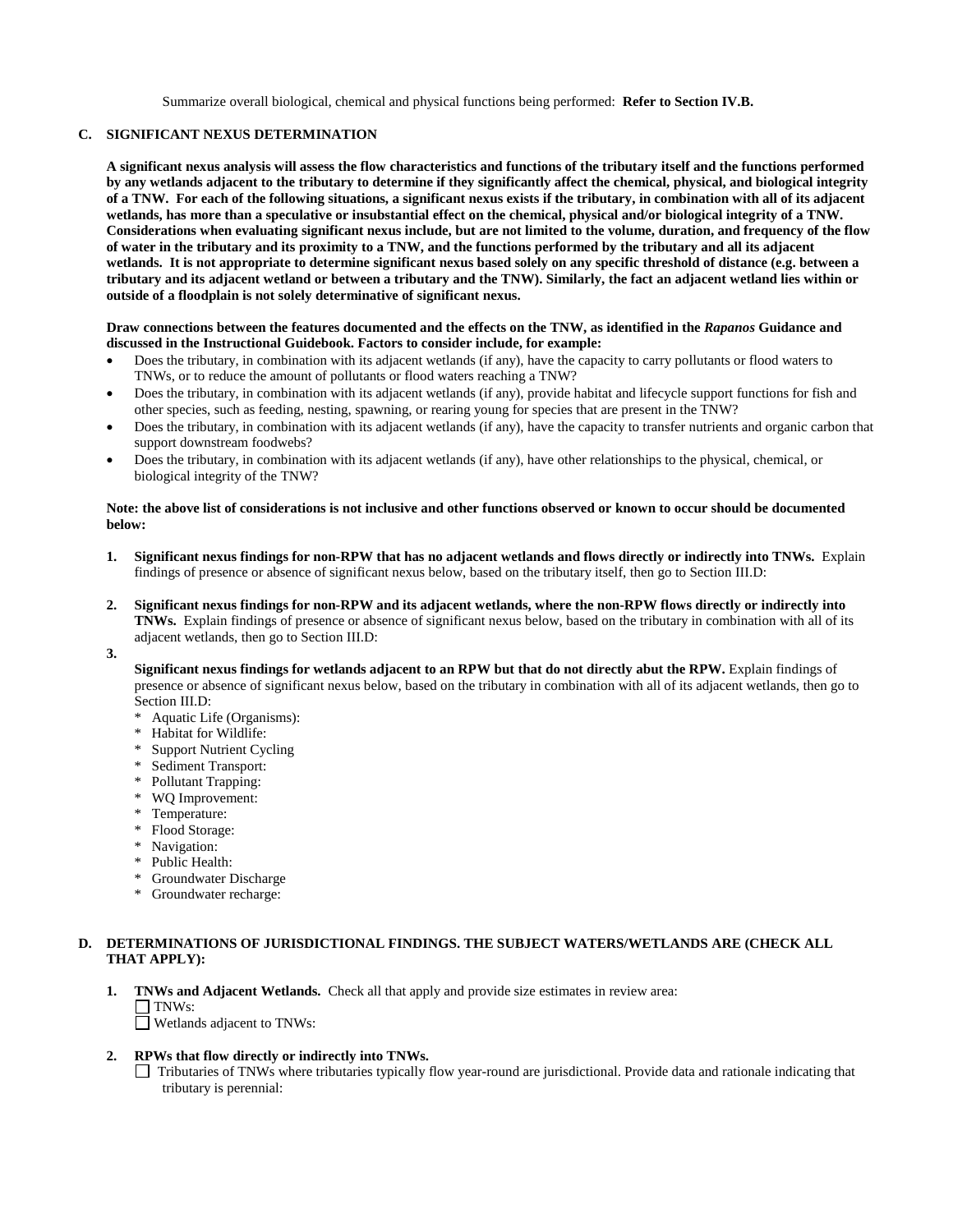$\boxtimes$  Tributaries of TNW where tributaries have continuous flow "seasonally" (e.g., typically three months each year) are jurisdictional. Data supporting this conclusion is provided at Section III.B. Provide rationale indicating that tributary flows seasonally:

Provide estimates for jurisdictional waters in the review area (check all that apply):

 $\Box$  Tributary waters (linear feet):

**D** Other non-wetland waters: acres.

Identify type(s) of waters:

## **3. Non-RPWs[8](#page-5-0) that flow directly or indirectly into TNWs.**

Waterbody that is not a TNW or an RPW, but flows directly or indirectly into a TNW, and it has a significant nexus with a TNW is jurisdictional. Data supporting this conclusion is provided at Section III.C.

Provide estimates for jurisdictional waters within the review area (check all that apply):

 $\Box$  Tributary waters:

□ Other non-wetland waters:

Identify type(s) of waters:

## **4. Wetlands directly abutting an RPW that flow directly or indirectly into TNWs.**

Wetlands directly abut RPW and thus are jurisdictional as adjacent wetlands.  $\bowtie$ 

- $\boxtimes$  Wetlands directly abutting an RPW where tributaries typically flow year-round. Provide data and rationale indicating that tributary is perennial in Section III.D.2, above.
	- Provide rationale indicating that wetland is directly abutting an RPW:

Wetlands directly abutting an RPW where tributaries typically flow "seasonally." Provide data indicating that tributary is seasonal in Section III.B and rationale in Section III.D.2, above. Provide rationale indicating that wetland is directly abutting an RPW:

Provide acreage estimates for jurisdictional wetlands in the review area: **0.02acres**

### **5. Wetlands adjacent to but not directly abutting an RPW that flow directly or indirectly into TNWs.**

 $\boxtimes$  Wetlands that do not directly abut an RPW, but when considered in combination with the tributary to which they are adjacent and with similarly situated adjacent wetlands, have a significant nexus with a TNW are jurisidictional. Data supporting this conclusion is provided at Section III.C.

Provide acreage estimates for jurisdictional wetlands in the review area:

- **6. Wetlands adjacent to non-RPWs that flow directly or indirectly into TNWs.** 
	- Wetlands adjacent to such waters, and have when considered in combination with the tributary to which they are adjacent and with similarly situated adjacent wetlands, have a significant nexus with a TNW are jurisdictional. Data supporting this conclusion is provided at Section III.C.

Provide acreage estimates for jurisdictional wetlands in the review area:

## **7. Impoundments of jurisdictional waters.[9](#page-5-1)**

- As a general rule, the impoundment of a jurisdictional tributary remains jurisdictional.
- Demonstrate that impoundment was created from "waters of the U.S.," or
	- Demonstrate that water meets the criteria for one of the categories presented above (1-6), or
- $\Box$ Demonstrate that water is isolated with a nexus to commerce (see E below).

#### **E. ISOLATED [INTERSTATE OR INTRA-STATE] WATERS, INCLUDING ISOLATED WETLANDS, THE USE, DEGRADATION OR DESTRUCTION OF WHICH COULD AFFECT INTERSTATE COMMERCE, INCLUDING ANY SUCH WATERS (CHECK ALL THAT APPLY):[10](#page-5-2)**

- which are or could be used by interstate or foreign travelers for recreational or other purposes.
- $\Box$  from which fish or shellfish are or could be taken and sold in interstate or foreign commerce.
- $\Box$  which are or could be used for industrial purposes by industries in interstate commerce.
- Interstate isolated waters.Explain:
- □ Other factors. Explain:

#### **Identify water body and summarize rationale supporting determination:**

 $\frac{1}{8}$ 

<span id="page-5-1"></span><span id="page-5-0"></span><sup>&</sup>lt;sup>8</sup>See Footnote # 3. 9  $\degree$  3. 9 To complete the analysis refer to the key in Section III.D.6 of the Instructional Guidebook.

<span id="page-5-2"></span>**<sup>10</sup> Prior to asserting or declining CWA jurisdiction based solely on this category, Corps Districts will elevate the action to Corps and EPA HQ for review consistent with the process described in the Corps/EPA** *Memorandum Regarding CWA Act Jurisdiction Following Rapanos.*